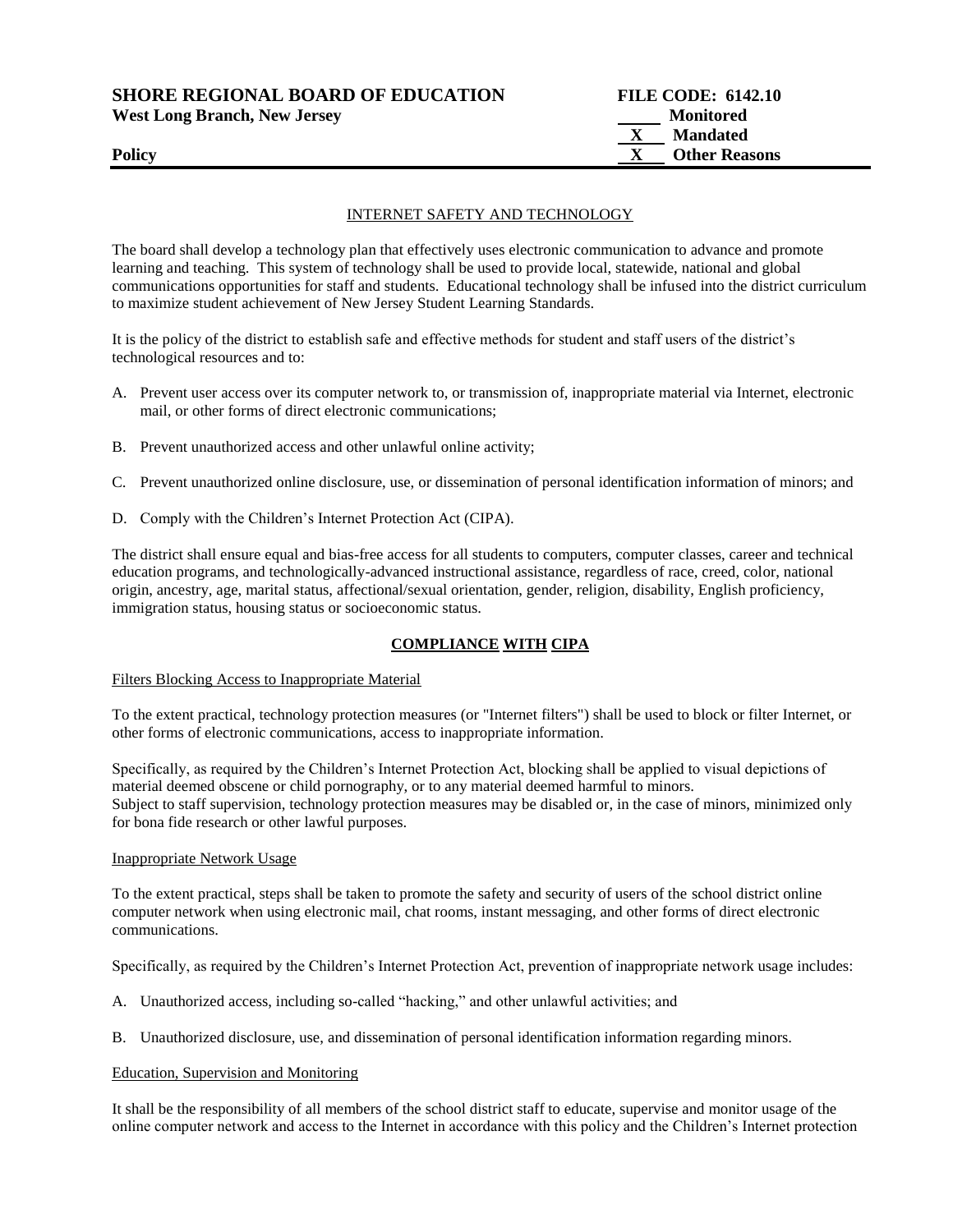## INTERNET SAFETY TECHNOLOGY (continued)

Act. Procedures for the disabling or otherwise modifying any technology protection measures shall be the responsibility of the chief school administrator or his or her designee.

The chief school administrator or his or her designee shall ensure that students and staff who use the school internet facilities receive appropriate training including the following:

- A. The district established standards for the acceptable use of the internet;
- B. Internet safety rules;
- C. Rules for limited supervised access to and appropriate behavioral expectations for use of online resources, social network websites, and chat rooms;
- D. Cyberbullying (board policy 5131.1 Harassment, Intimidation and Bullying) awareness and response.

Student use of the Internet shall be supervised by qualified staff.

#### Policy Development

The district Internet Safety and Technology policy shall be adopted and revised through a procedure that includes reasonable public notice and at least one public hearing.

# **ACCEPTABLE USE OF THE INTERNET**

#### Purpose

To support its commitment to providing avenues of access to the universe of information available, the district's system of electronic communication shall include access to the Internet for students and staff.

#### Limitation of Liability

The Internet constitutes an unregulated collection of resources that changes constantly, so it is not possible to totally predict or control the resources that users may locate. The board cannot guarantee the accuracy of the information or the appropriateness of materials that a user may encounter. Furthermore, the board shall not be responsible for any damage users may suffer, including but not limited to, loss of data or interruptions of service. Nor shall the board be responsible for financial obligations arising through the unauthorized use of the system.

#### District Rights and Responsibilities

The computer system is the property of the district, and all computer software and hardware belong to it. Therefore, the district retains the right to monitor all access to and use of the Internet.

The board designates the chief school administrator as the coordinator of the district system. He/she shall recommend to the board of education qualified staff persons to ensure provision of individual and class accounts necessary for access to the Internet, designation of quotas for disk usage on the system, establishment of a document retention schedule, establishment of a virus protection process and coordination of other activities as required to maintain the system.

Each principal shall coordinate the district system in his/her building by approving all activities for that building; ensuring that teachers receive proper training in the use of the system; ensuring that students are adequately supervised when using the system; maintaining executed user agreements; and interpreting this acceptable use policy at the building level.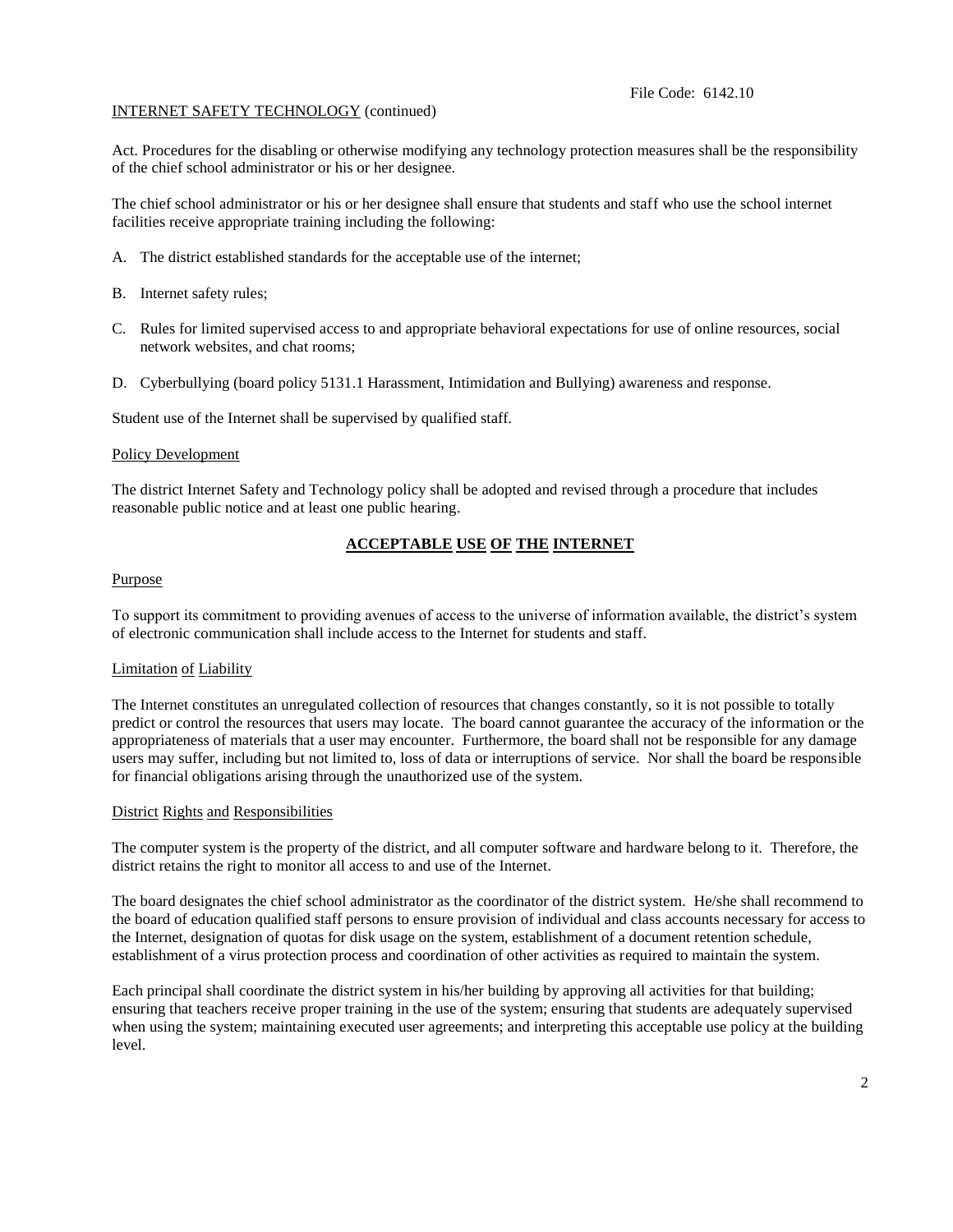## INTERNET SAFETY TECHNOLOGY (continued)

#### Access to the System

This acceptable use policy shall govern all use of the system. Sanctions for student misuse of the system shall be included in the disciplinary code for students, as set out in regulations for policy 5131 Conduct/Discipline. Employee misuse may result in appropriate discipline in accord with the collective bargaining agreement and applicable laws and regulations.

The board shall ensure the acquisition and installation of blocking/filtering software to deny access to certain areas of the Internet.

#### World Wide Web

All students and employees of the board shall have access to the Web through the district's networked or stand alone computers. An agreement (shall/shall not) be required. To deny a child access, parents/ guardians must notify the building principal in writing.

#### Classroom E-mail Accounts

Students in grades K-8 shall be granted e-mail access through classroom accounts only. To deny a child access to a classroom account, parents/guardians must notify the building principal in writing.

#### Individual E-mail Accounts for Students

Students in grades K-8 may have individual accounts at the request of teachers and with the consent of parents/guardians. An individual account for any such student shall require an agreement signed by the student and his/her parent/guardian.

Students in grades 9-12 may be granted individual e-mail accounts and dial-up access to the system. An agreement shall be required for an individual e-mail account and must be signed by the student and his/her parent/guardian.

## Individual E-mail Accounts for District Employees

District employees shall be provided with email access. Access to the system will be provided for staff members who have signed the acceptable use policy agreement. Email will be monitored and archived for three years. Employee email is discoverable and will be released if subpoenaed within the archival period set forth in this policy.

#### District Web Site

The board authorizes the chief school administrator to establish and maintain a district web site. The purpose of the web site will be to inform the district educational community of district programs, policies and practices.

Individual schools and classes may also establish web sites that include information on the activities of that school or class. The building principal shall oversee these web sites.

The chief school administrator shall publish and disseminate guidelines on acceptable material for these web sites. The chief school administrator shall also ensure that district and school web sites do not disclose personally identifiable information about students without prior written consent from parents/guardians. Consent shall be obtained on the form developed by the state department of education. "Personally identifiable information" refers to student names, photos, addresses, e-mail addresses, phone numbers and locations and times of class trips.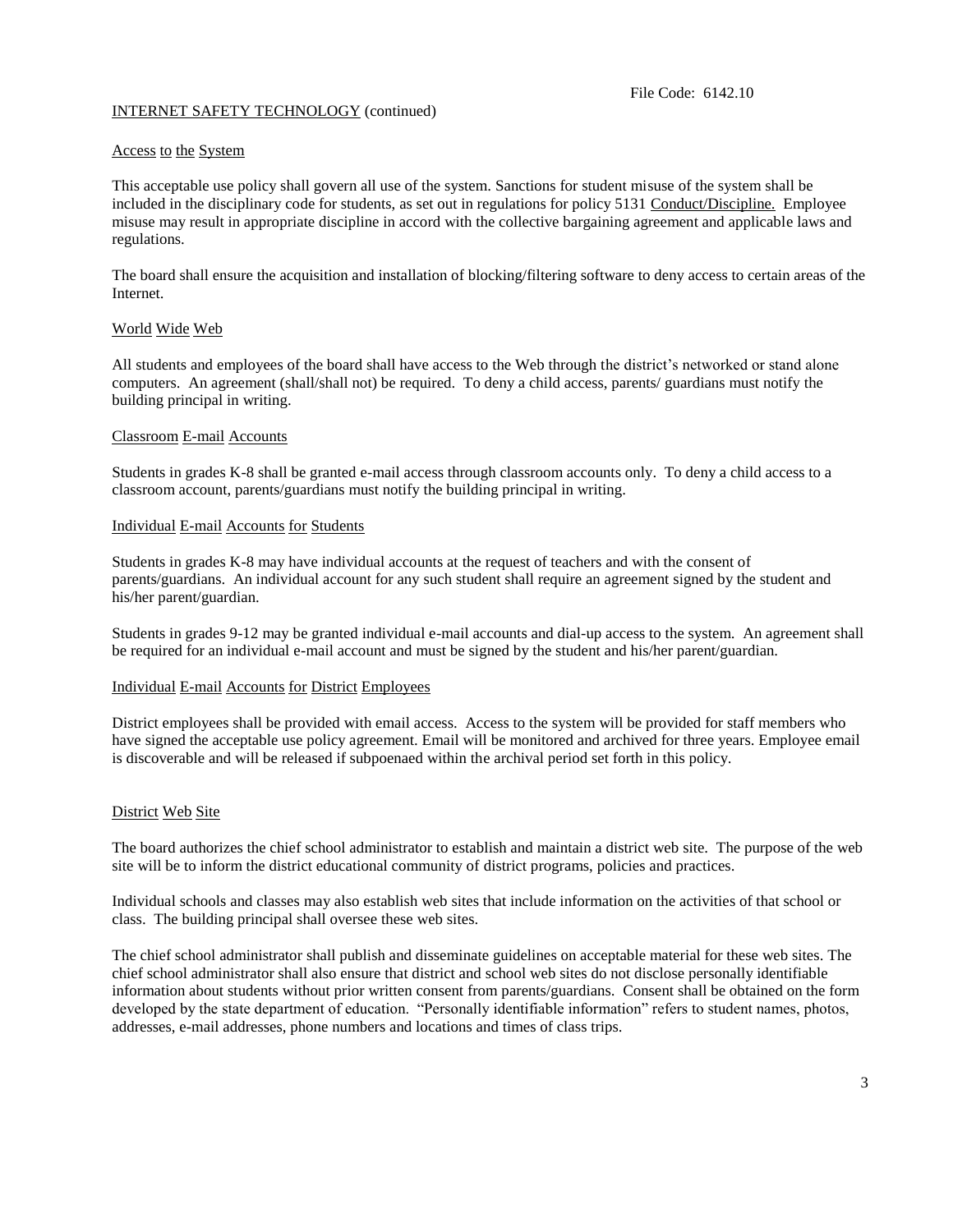File Code: 6142.10

### INTERNET SAFETY TECHNOLOGY (continued)

#### Parental Notification and Responsibility

The chief school administrator shall ensure that parents/guardians are notified about the district network and the rules governing its use. Parents/guardians shall sign an agreement to allow their child(ren) to have an individual account. Parents/guardians who do not wish their child(ren) to have access to the Internet must notify the principal in writing.

## **Acceptable Use**

#### **Student Safety Practices**

Students shall not post personal contact information about themselves or others. Nor shall students engage in any kind of personal contact with individuals they meet online. Attempts at contact from such individuals shall be reported immediately to the staff person monitoring that child's access to the Internet. Personal contact information includes but is not limited to names, home/school/work addresses, telephone numbers, or personal photographs.

#### Prohibited Activities

Users shall not attempt to gain unauthorized access (hacking) to the district system or to any other computer system through the district system, nor shall they go beyond their authorized access. This includes attempting to log in through another individual's account or accessing another's files.

Users shall not deliberately attempt to disrupt the district's computer system performance or destroy data by spreading computer viruses, worms, "Trojan Horses," trap door program codes or any similar product that can damage computer systems, firewalls, servers or network systems.

Users shall not use the district system to engage in illegal activities.

Users shall not access material that is profane or obscene, that advocates illegal acts, or that advocates violence or hate. Inadvertent access to such material should be reported immediately to the supervising staff person.

Users shall not plagiarize material that is available on the Internet. Plagiarism is presenting another's ideas/words as one's own.

Users shall not infringe on copyrighted material and shall follow all dictates of copyright law and the applicable policies of this district.

## Prohibited Language

Prohibited language applies to public messages, private messages, and material posted on web pages.

Users shall not send or receive messages that contain obscene, profane, lewd, vulgar, rude, inflammatory, or threatening language.

Users shall not use the system to spread messages that can reasonably be interpreted as harassing, discriminatory or defamatory.

## System Security

Users are responsible for their accounts and should take all reasonable precautions to prevent unauthorized access to them. In no case should a user provide his/her password to another individual.

Users shall immediately notify the supervising staff person or data processing department if they detect a possible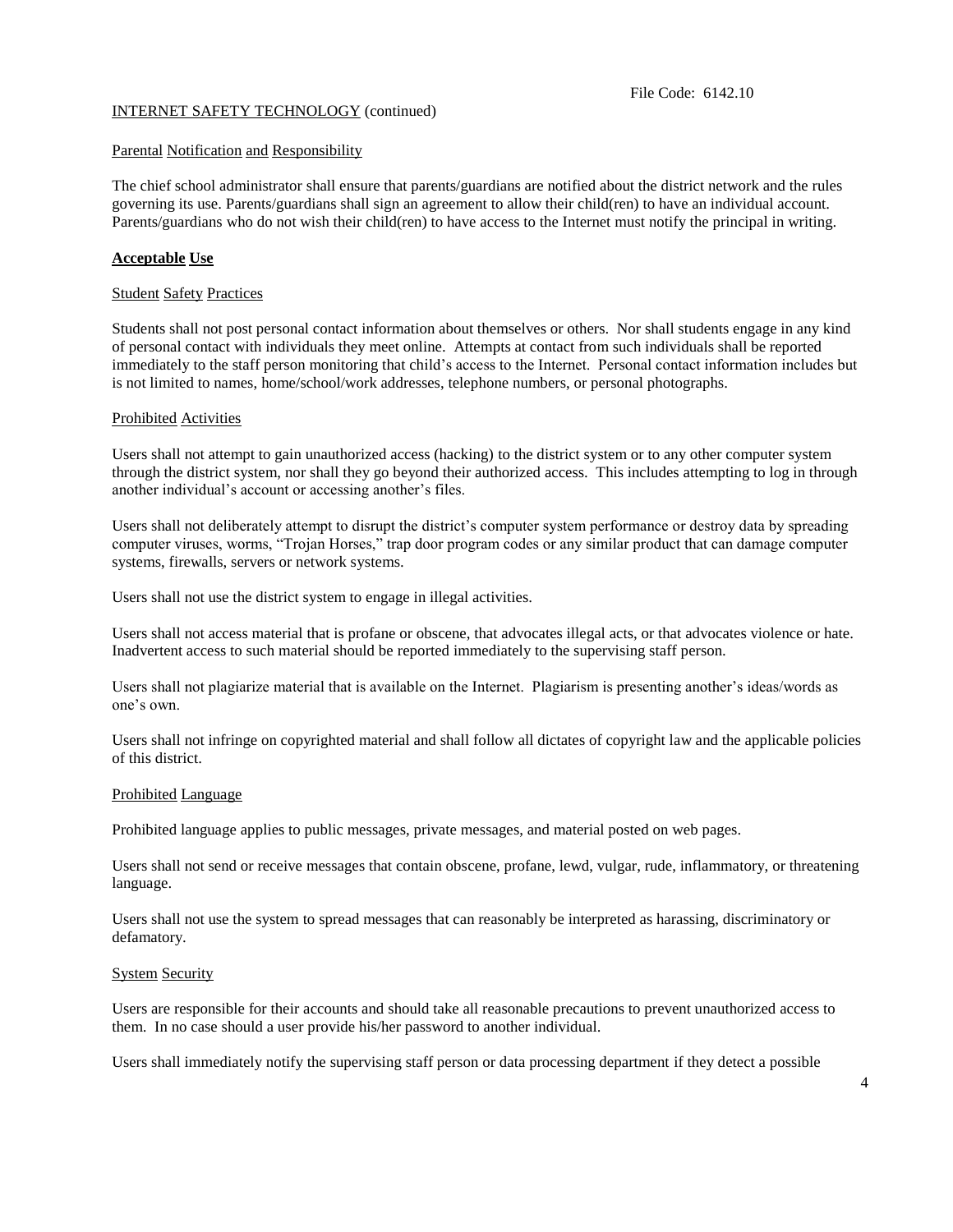#### File Code: 6142.10

#### INTERNET SAFETY TECHNOLOGY (continued)

security problem. Users shall not access the system solely for the purpose of searching for security problems.

Users shall not install or download software or other applications without permission of the supervising staff person.

Users shall follow all district virus protection procedures when installing or downloading approved software.

### System Limits

Users shall access the system only for educational, professional or career development activities. This applies to discussion group mail lists, instant message services and participation in Internet "chat room" conversations.

Users shall check e-mail frequently and delete messages promptly.

#### Privacy Rights

Users shall respect the privacy of messages that they receive and refrain from reposting messages without the approval of the sender.

Users shall not publish private information about another individual.

#### School Furnished Electronic Devices

The district may furnish students electronic devices such as laptop computers, tablets, notebooks, cellular telephones, or other electronic devices. When a student is furnished with an electronic device the district shall provide the student with written or electronic notification that the electronic device may record or collect information on the student's activity or the student's use of the device if the electronic device is equipped with a camera, global positioning system, or other feature capable of recording or collecting information on the student's activity or use of the device. The notification shall also include a statement that the district shall not use any of the capabilities in a manner that would violate the privacy rights of the student or any individual residing with the student. The parent or guardian of the student furnished an electronic device shall acknowledge receipt of the notification. The district shall retain the acknowledgement as long as the student retains the use of the electronic device.

Failure to provide the required notification shall be subject to a fine of \$250 per student, per incident. If imposed, the fine shall be remitted to the Department of Education, and shall be deposited in a fund that shall be used to provide laptop or other portable computer equipment to at-risk pupils.

## Implementation

The chief school administrator may prepare regulations to implement this policy.

| Adopted:             | January 27, 2005             |
|----------------------|------------------------------|
| NJSBA Review/Update: | June 2012, February 2017     |
| Readopted:           | July 26, 2012, June 15, 2017 |

#### Key Words

Acceptable Use, Blocking/Filtering Software, E-mail, Internet, Internet Safety, Technology, Web Site, World Wide Web, CIPA

| <b>Legal References:</b> | N.J.S.A. 2A:38A-1 et seq. | Actions for computer related offenses                   |
|--------------------------|---------------------------|---------------------------------------------------------|
|                          | N.J.S.A. 2C:20-25         | Computer criminal activity; degree of crime; sentencing |
|                          | N.J.S.A. 18A:7A-10        | NJOSAC                                                  |